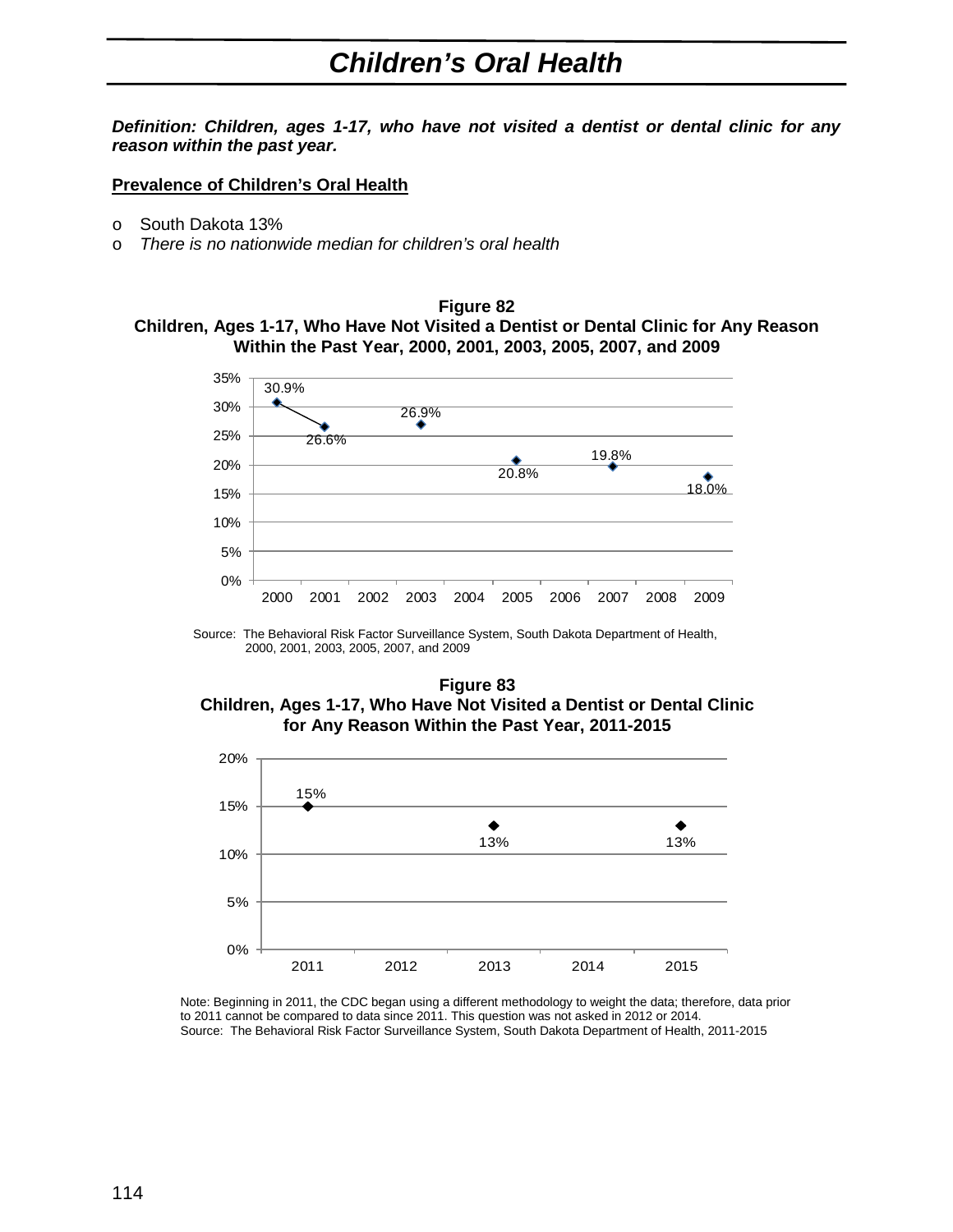| Table 55<br>Respondents' Children, Ages 1-17, Who Have Not Visited a Dentist or a Dental Clinic for<br>Any Reason Within the Past Year, 2011-2015 |                    |           |         |                              |         |  |
|---------------------------------------------------------------------------------------------------------------------------------------------------|--------------------|-----------|---------|------------------------------|---------|--|
|                                                                                                                                                   |                    | 2011-2015 | 2011    | 2013                         | 2015    |  |
| <b>Total</b>                                                                                                                                      |                    | 14%       | 15%     | 13%                          | 13%     |  |
| Gender                                                                                                                                            | Male               | 15%       | $\star$ | $\star$                      | $\star$ |  |
|                                                                                                                                                   | Female             | 13%       | $\star$ | $\star$                      | $\star$ |  |
| Age                                                                                                                                               | $1 - 9$            | 20%       | $\star$ | $\star$                      | $\star$ |  |
|                                                                                                                                                   | $10 - 17$          | 6%        | $\star$ | $^\star$                     | $\star$ |  |
| Race                                                                                                                                              | White              | 15%       | $\star$ | $\star$                      | $\star$ |  |
|                                                                                                                                                   | American Indian    | 10%       | $\star$ | $\star$                      | $\star$ |  |
| <b>Ethnicity</b>                                                                                                                                  | Hispanic           | 21%       | $\star$ | $\star$                      | $\star$ |  |
|                                                                                                                                                   | Non-Hispanic       | 13%       | 16%     | $\star$                      | $\star$ |  |
| <b>Household Income</b>                                                                                                                           | Less than \$75,000 | 17%       | $\star$ | $^\star$                     | $\star$ |  |
|                                                                                                                                                   | $$75,000+$         | 9%        | $\star$ | $\star$                      | $\star$ |  |
| <b>Home Ownership Status</b>                                                                                                                      | Own Home           | 13%       | $\star$ | $\star$                      | $\star$ |  |
|                                                                                                                                                   | <b>Rent Home</b>   | 19%       | $\star$ | $\star$                      | $\star$ |  |
| <b>Phone Status</b>                                                                                                                               | Landline           | 12%       | 15%     | $\star$                      | $\star$ |  |
|                                                                                                                                                   | Cell Phone         | 17%       |         | $\star$                      | $\star$ |  |
| County                                                                                                                                            | Minnehaha          | 16%       | $\star$ | $\overline{\phantom{0}}$     | $\star$ |  |
|                                                                                                                                                   | Pennington         | 16%       | $\star$ | ٠                            | $\star$ |  |
|                                                                                                                                                   | Lincoln            | 12%       | $\star$ | $\overline{\phantom{a}}$     | $\star$ |  |
|                                                                                                                                                   | <b>Brown</b>       | 16%       | $\star$ | $\overline{\phantom{m}}$     | $\star$ |  |
|                                                                                                                                                   | <b>Brookings</b>   | 17%       | $\star$ | $\overline{\phantom{a}}$     | $\star$ |  |
|                                                                                                                                                   | Codington          | 23%       | $\star$ | $\qquad \qquad \blacksquare$ | $\star$ |  |
|                                                                                                                                                   | Meade              | 12%       | $\star$ | $\qquad \qquad \blacksquare$ | $\star$ |  |
|                                                                                                                                                   | Lawrence           | 15%       | $\star$ | $\blacksquare$               | $\star$ |  |

Note: \*Results based on small sample sizes have been suppressed.

This question was not asked in 2012 or 2014.

Source: The Behavioral Risk Factor Surveillance System, South Dakota Department of Health, 2011-2015

Figure 84, below, shows the length of time since the respondents' children, ages 1 to 17 years old, had been to a dentist or a dental clinic. The majority of children from 2011-2015 had been to a dentist or dental clinic within the past year.





Source: The Behavioral Risk Factor Surveillance System, South Dakota Department of Health, 2011-2015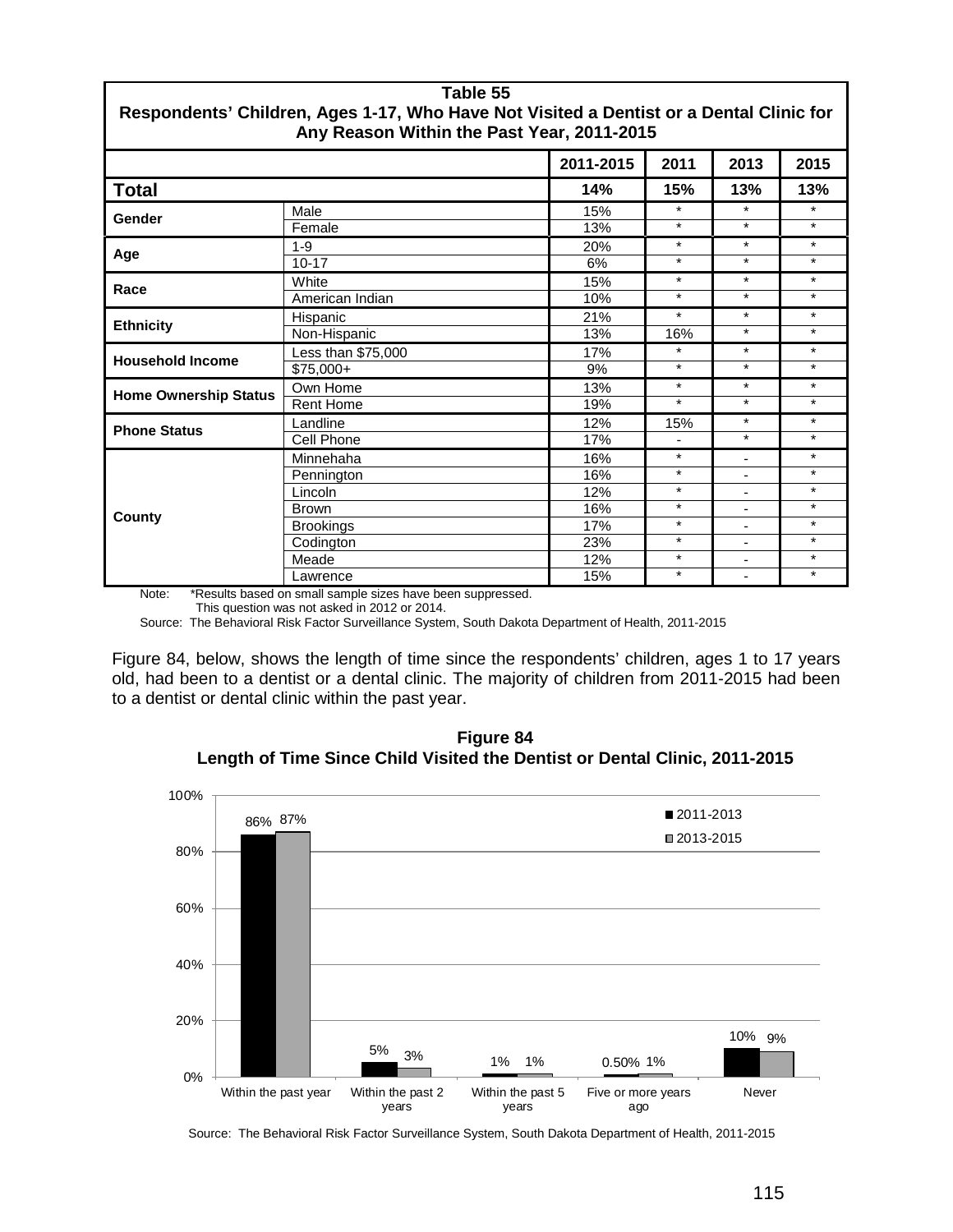Figure 85, below, displays the length of time since the child visited the dentist or dental clinic by age. When looking at the 1 to 4 year old age group, 38 percent have never been to the dentist compared to the three other age groups who all had fewer than three percent who had never seen a dentist.



**Figure 85 Length of Time Since Child Visited the Dentist or Dental Clinic by Child's Age, 2011-2015**

The main reason why children ages 1 to 17 had not visited the dentist within the past year was because they had no reason to go, i.e. no problems, no teeth, as shown below in Table 56. Seven percent stated that cost was the main reason the child had not been to the dentist within the past year.

| Table 56<br>Main Reason Child Has Not Visited Dentist in the Last Year,<br>2011-2015 |     |  |  |  |
|--------------------------------------------------------------------------------------|-----|--|--|--|
| <b>Number of Respondents</b>                                                         | 615 |  |  |  |
|                                                                                      |     |  |  |  |
| No reasons to go (no problems, no teeth)                                             | 64% |  |  |  |
| Cost                                                                                 | 7%  |  |  |  |
| Have not thought of it                                                               | 5%  |  |  |  |
| Cannot get to the office/clinic                                                      | 4%  |  |  |  |
| Do not have/know a dentist                                                           | 3%  |  |  |  |
| Other priorities                                                                     | 3%  |  |  |  |
| Fear, apprehension, nervousness, pain, dislike going                                 | 2%  |  |  |  |
| Other                                                                                | 12% |  |  |  |

Source: The Behavioral Risk Factor Surveillance System, South Dakota Department of Health, 2011-2015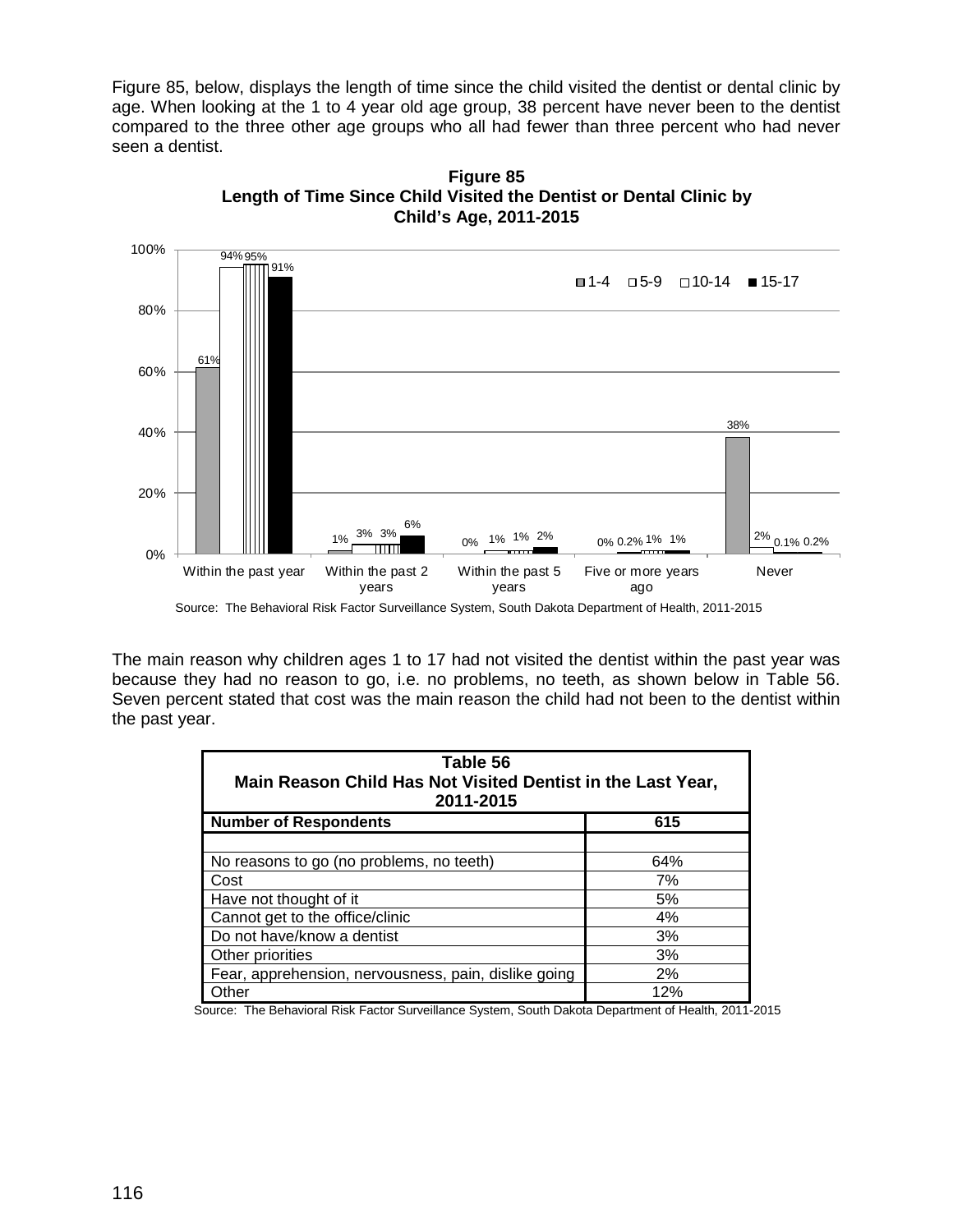Figure 86, below, displays the majority of respondents who stated that they have some kind of insurance that pays for some or all of their child's routine dental care. The majority in all years stated they have insurance coverage that pays for some or all of their child's routine dental care.

**Figure 86 Respondents Who Have Any Kind of Insurance Coverage That Pays for Some or All of This Child's Routine Dental Care, 2011-2015**



Source: The Behavioral Risk Factor Surveillance System, South Dakota Department of Health, 2011-2015

Figure 87, below, displays the percent of children who had a toothache more than once when biting or chewing in the last six months. For all three years, less than ten percent of children had a toothache more than once when biting or chewing in the last six months.





Source: The Behavioral Risk Factor Surveillance System, South Dakota Department of Health, 2011-2015